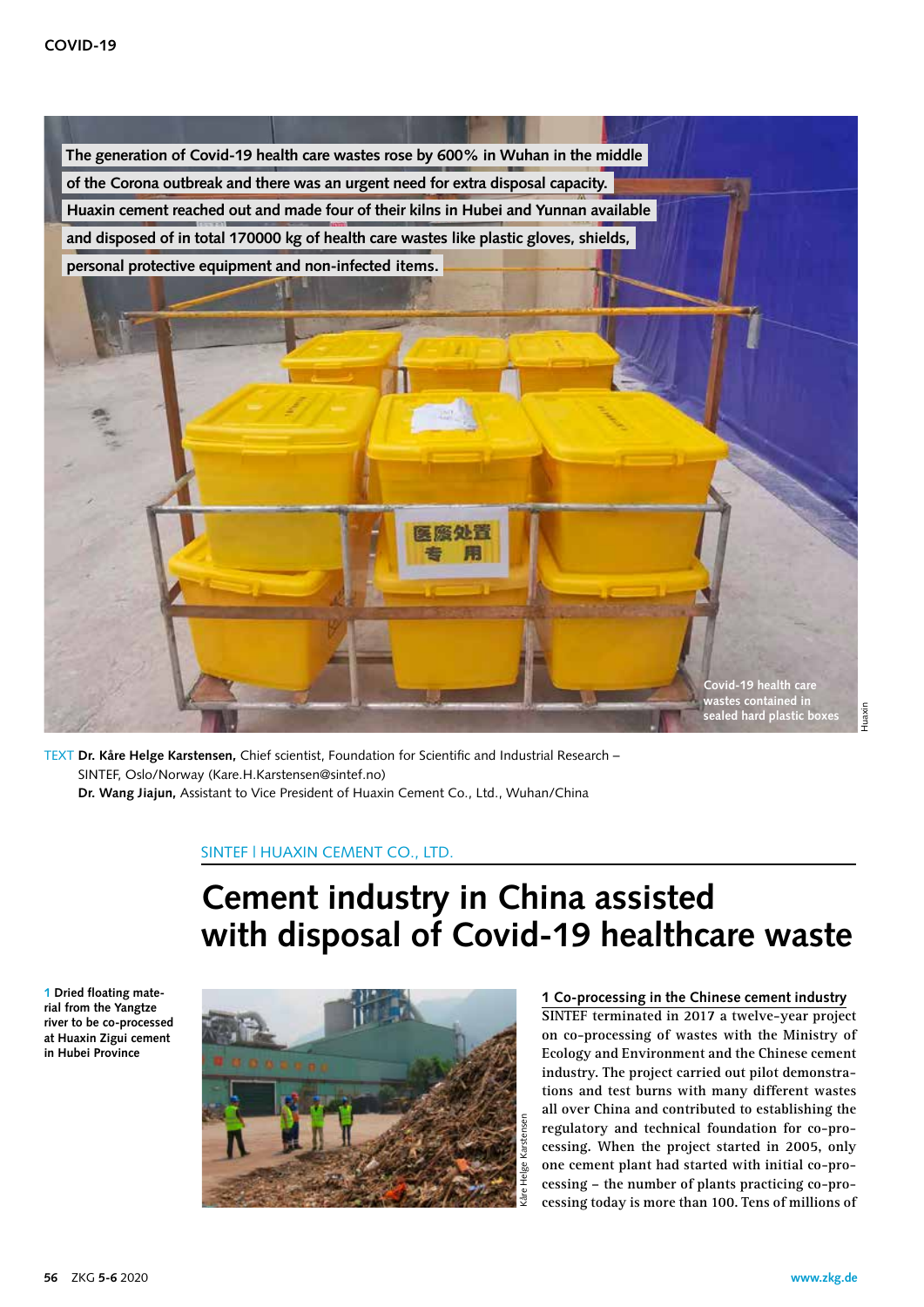**tons of wastes have been diverted from landfills and incineration, and millions of tons of coal and virgin raw materials have been saved [5].**

**The on-going project "Ocean Plastic Turned into an Opportunity in Circular Economy – OP-TOCE" currently investigates how the involvement of energy intensive industries, like cement manufacturing, can increase the treatment capacity for non-recyclable plastic wastes in China, India, Myanmar, Thailand and Vietnam and thereby contribute to the reduction of the release of microplastics to the sea [9, 10, 11]. The five OPTOCEcountries produce an estimated 176000 tonnes of plastic waste every day (64 million t/a) and have some of the highest releases of plastics to the sea. These countries also have the highest production of cement, steel, and electric power, using huge amounts of coal and contributing a large portion of the world's greenhouse gas emissions. Replacing parts of this coal with non-recyclable plastic wastes may represent a win-win opportunity – preventing the plastic from ending up in the ocean, reducing the need for fossil coal and indirectly reducing greenhouse gas emissions by avoiding building incinerators or landfills.**

**The OPTOCE-project aims to carry out pilot demonstrations in local plants in all the five OP-TOCE-countries to investigate and document the feasibility, to prove the concept under various local conditions and to uncover any limitations of the practice. One of the current pilots in China is in the Hubei Province where the Corona outbreak started. The Huaxin cement plant in Zigui city is located along the Yangtze River, upstream of the world's largest dam, the Three Gorges. The river is draining waste materials from hundreds of millions of people and damaging the turbines at the dam. Floating waste material, including large quantities of plastic is collected and co-processed at the Zigui plant.** 

**Another objective of OPTOCE is to showcase the possibility of treating Covid-19 related health care waste, especially non-recyclable plastic wastes such as gloves, face masks, protective equipment etc.** 

#### **2 Waste management is essential in the fight to beat Covid-19**

**With the coronavirus disease (Covid-19) pandemic continuing to spread and its impacts upon human health and the economy intensifying dayby-day, governments are urged to treat waste management as an urgent and essential public service in order to minimise possible secondary impacts upon health and the environment [2].**

**During such an outbreak, many types of additional health care and hazardous waste are generated, including infected masks and other protective equipment, together with a higher volume of**  **non-infected items of the same nature. Unsound management of this waste could cause unforeseen "knock-on" effects on human health and the environment. The safe handling, and final disposal of this waste is therefore a vital element in an effective emergency response.**



**2 Burning of hospital wastes in a crematorium in Yangon/Myanmar**



**3 Burying of hospital wastes in a concrete bunker in Yangon/ Myanmar**



**4 Burning of hospital wastes in an outdated incinerator in Mandalay/Myanmar**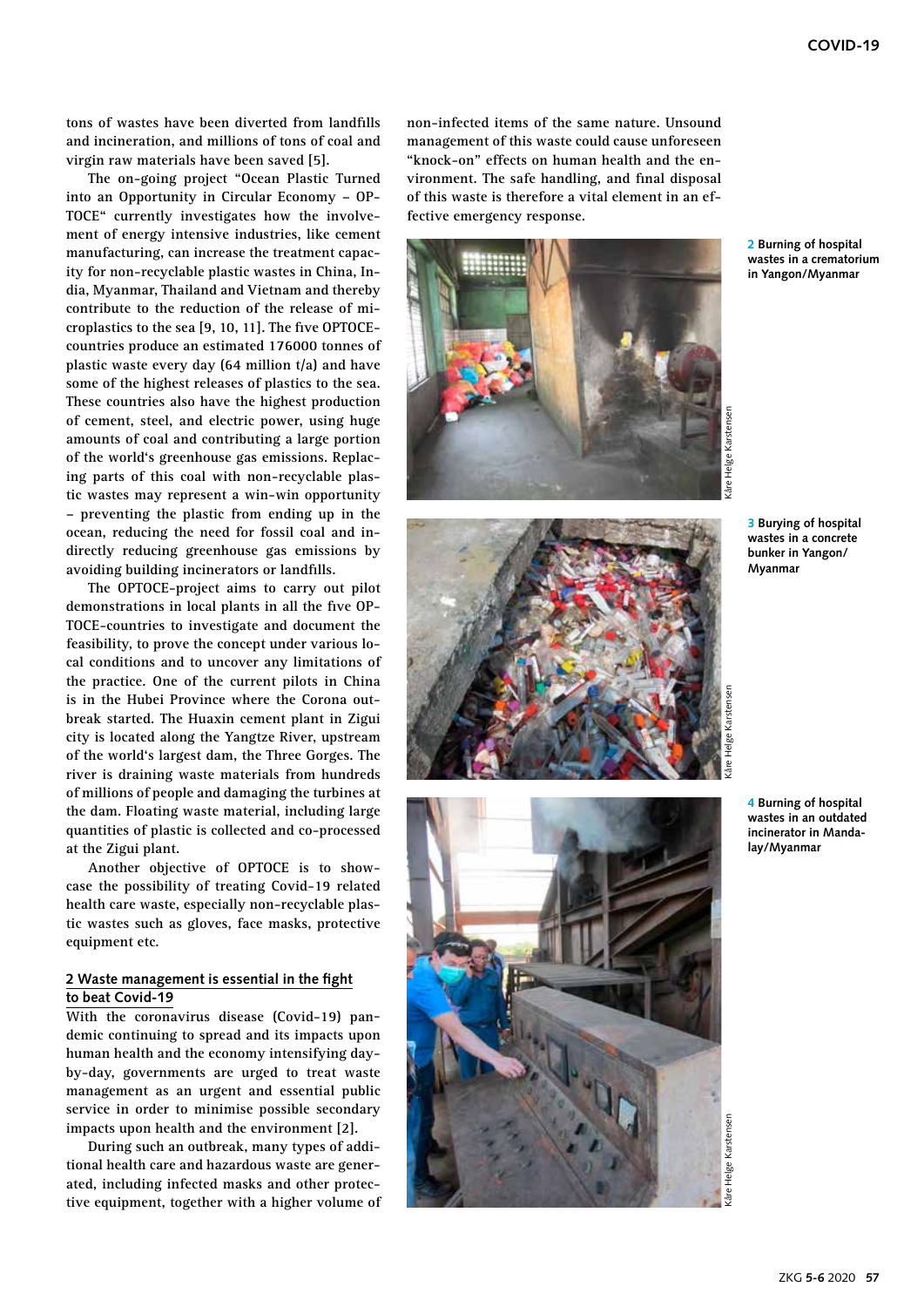

**5 Unloading of Covid-19 health care wastes contained in sealed hard plastic boxes, Hubei 2020**



**6 Covid-19 hospital and health care wastes wrapped in plastic and contained in a sealed hard plastic box**

**Effective management of bio medical and health care waste requires appropriate identification, collection, separation, storage, transportation, treatment and disposal, as well as important associated aspects including disinfection, personnel protection and training. The UN Basel Convention's Technical Guidelines on the Environmentally Sound Management of Bio Medical and Health Care Wastes, includes information and practical aspects of waste management useful for authorities seeking to minimise hazards to human health and the environment.**

**Incineration is one important method for the treatment and decontamination of health care waste. Oxidation at high temperature converts the organic compounds into their gaseous oxides, mainly carbon dioxide and water. Inorganic components are mineralized and converted into ash unless they pass into the flue gas. Depending on the type of incinerator, the following objectives can be achieved:**

- **(a) Destruction of pathogens**
- **(b) Reduction of the hazard and pollution potentials as far as possible**
- **(c) Reduction of volume and quantity**
- **(d) Conversion of remaining residues into a form which is utilizable or suitable for landfill**
- **(e) Use of the released heat**

**Hospital waste incinerators are often operated discontinuously, where small volumes of waste are fed in batches at relatively low temperatures, which may lead to poor combustion and inadequate destruction of infectious wastes.** 

#### **3 Can cement kilns be used to dispose of health care related wastes?**

**Health care and infectious wastes are usually not accepted by the cement industry, not because they are not capable of destroying such wastes effectively, but due to risk of infections, complicated personnel**  **protection measures and the heterogenous nature of such wastes.**

**A modern cement kiln has many inherent features, which makes it ideal for hazardous waste treatment; such as high temperatures (1450- 2000°C), long residence time, surplus oxygen during and after combustion, good turbulence and mixing conditions, thermal inertia, counter currently dry scrubbing of the exit gas by alkaline raw material, fixation of the traces of heavy metals in the clinker structure, no generation of by-products such as slag, ashes or liquid residues and close to complete recovery of energy and raw material components in the waste [14, 15, 16, 17, 18].**

**A stable cement kiln will easily comply with the US TSCA PCB incineration criteria which require a temperature of 1200 °C and 2 seconds retention time at 3% oxygen [6] as well as the EU Directive 2000/76/EU requiring a temperature of 850 °C for at least 2 seconds for the incineration of non-chlorinated hazardous waste and 1100 °C and 2 seconds retention time for organic substances containing more than 1% halogen at 2% oxygen [4].**

**Both the Stockholm and the Basel Convention recognizes co-processing as a treatment option**  for hazardous waste and has published "Technical **Guidelines on the Environmentally Sound Co-processing of Hazardous Wastes in Cement Kilns" [1].** 

#### **4 Treatment of Covid-19 related health care waste in Huaxin Cement, China**

**The Huaxin cement group was in February asked by the Chinese Government to assist in disposing of wastes related to the Corona outbreak in Wuhan. The volume of hospital and health care wastes rose by 600% in Wuhan in the middle of the outbreak and the normal incineration capacity were not sufficient to dispose of all the wastes (the daily output of waste reached 240000 kg).**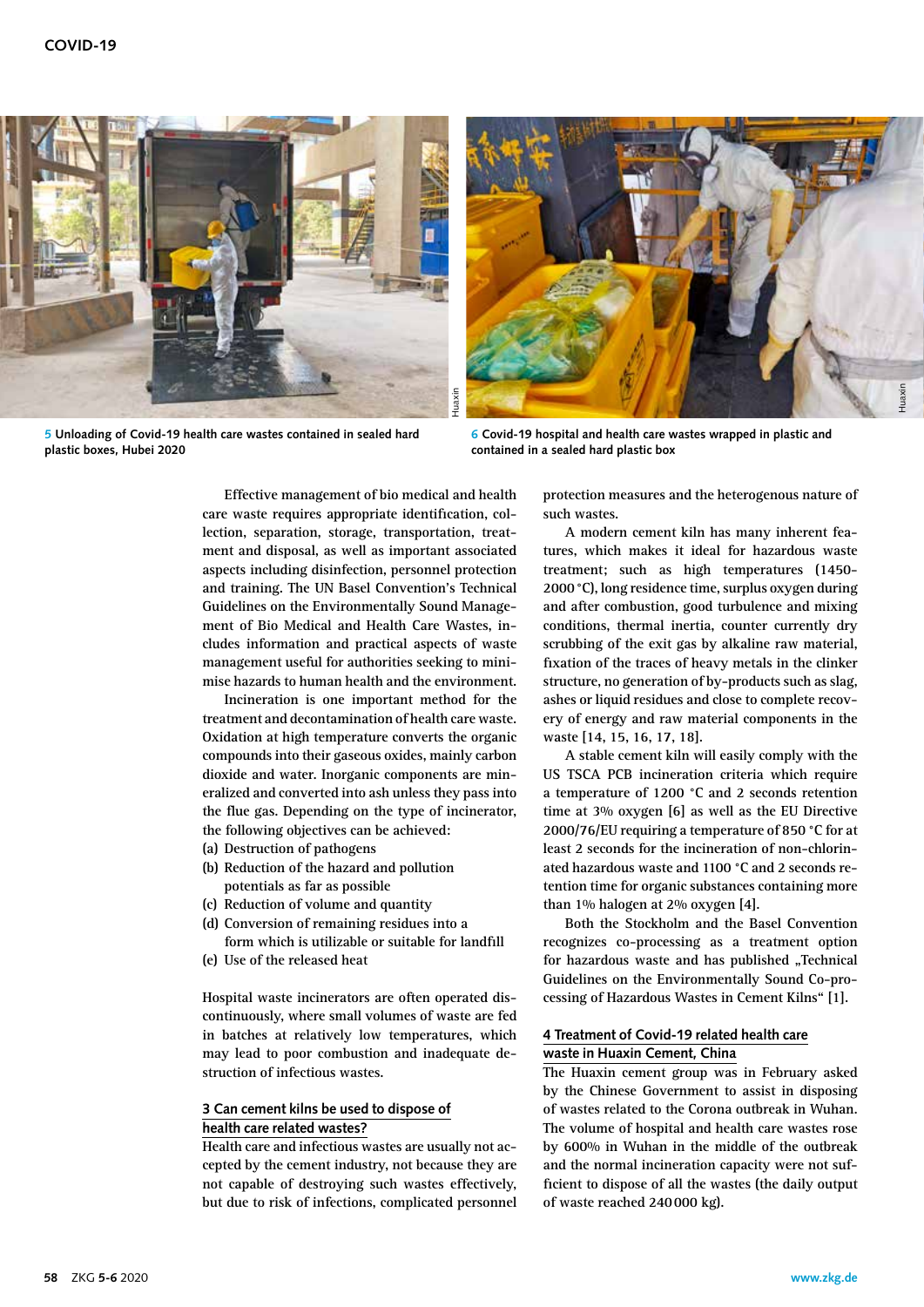

**7 Covid-19 hospital and health care wastes emptied from the hard-plastic box directly into the kiln-inlet at 1 t/h**

**Huaxin cement is one of the larger cement companies in China and has long experience with coprocessing of various waste streams in their cement kilns in the Hubei Province and elsewhere in China. In total four of Huaxin's kilns disposed of 170000kg of health care wastes from February until March.** 

**The wastes were delivered to the plants in 20000 small packages which contained hospital and health care wastes like personal protective equipment, e.g. plastic gloves, shields etc. The wastes were wrapped in two layers, first in plastic bags, then in a hard plastic box, well-sealed.**

**A code of practice for emergency co-processing of Covid-19 health care waste in cement kilns was published 16 March 2020 by the China Building Materials Federation [3]. This standard prohibits acceptance of wastes containing mercury, explosive ingredients, oxidants, and organic peroxides and requires**  **that the enterprise is equipped with disinfection facilities to disinfect the health care waste transportation vehicles, unloading and conveying facilities, tools, transfer containers (barrels), and the floor of unloading and conveying areas after operation.** 

**The co-processing also had to comply with the Chinese Standard GB30485-2003, "Standard for pollution control on co-processing of solid wastes in cement kilns" and the HJ662-2013 "Environmental protection technical specification for co-processing of solid wastes in cement kilns", both published 30 December 2013.** 

**The co-processing was done in four plants, Wuxue and Yangxin with a production of 5000 ton clinker per day, and in the Yidu plant (3500 t/d) and the Zhaotong plant (4500 t/d). The feeding was done manually through a triple valve air-tight flap directly into the high temperature kiln inlet at** 

**8 The Code CBMF / Z 76-2020 requires that the enterprise is equipped with disinfection facilities to disinfect the health care waste transportation vehicles, unloading and conveying facilities, tools, transfer containers (barrels), and the floor of unloading and conveying areas after operation**



**9 The Code CBMF / Z 76-2020 requires disinfection facilities of transportation vehicles**